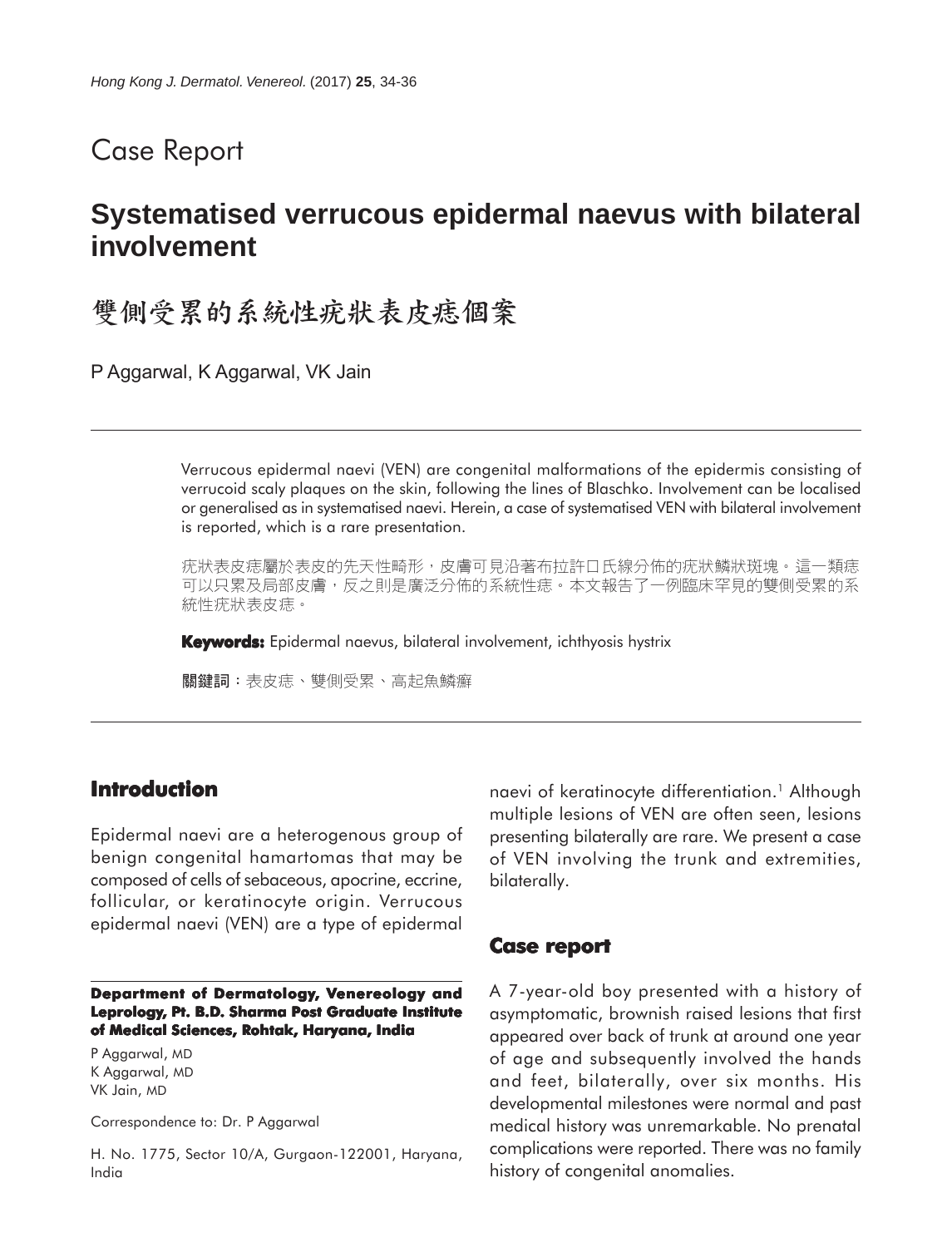Cutaneous examination revealed multiple, hyperpigmented, verrucous papules coalescing to form well-demarcated plaques with irregular borders, distributed bilaterally over the back and buttocks, in a blaschkoid pattern, acquiring the form of asymmetric V-shaped and transverse narrow bands (Figures 1a, b). Similar skin lesions were present linearly over the dorsal aspects of bilateral hands and feet (Figures 1c, d). The hair, nails and oral mucosa were normal. Skeletal, ophthalmological, dental, ear, nose and throat and neurological consultations revealed no abnormalities.

Histopathological examination of skin biopsy demonstrated hyperkeratosis, papillomatosis and acanthosis with prolonged rete ridges (Figure 2).

The patient was diagnosed as non-epidermolytic bilateral systematised verrucous epidermal naevus. He was treated with multiple sessions of cryotherapy with good cosmetic results and

advised to follow up once every six months to check for any late onset systemic symptoms.

### **Discussion**

VEN are mosaic lesions, originating from postzygotic mutations and reflecting the dorsoventral outgrowth of the mutant cells during early embryogenesis.<sup>1</sup> The involvement can be localised or generalised but always follows Blaschko's lines, which represent patterns of epidermal migration.2

They are seen in approximately 1 in 1000 live births,<sup>1</sup> and manifest as linear, hyperpigmented, verrucous papules and plaques, usually at birth or infancy. They may enlarge slowly during childhood and become stationary at puberty.2

Verrucous epidermal naevi can exist as single or multiple lesions. They are said to be systematised

Figure 1. Hyperkeratotic papules arranged in streaks, distributed bilaterally over (a) back, (b) buttocks, (c) dorsum of hands and (d) feet.